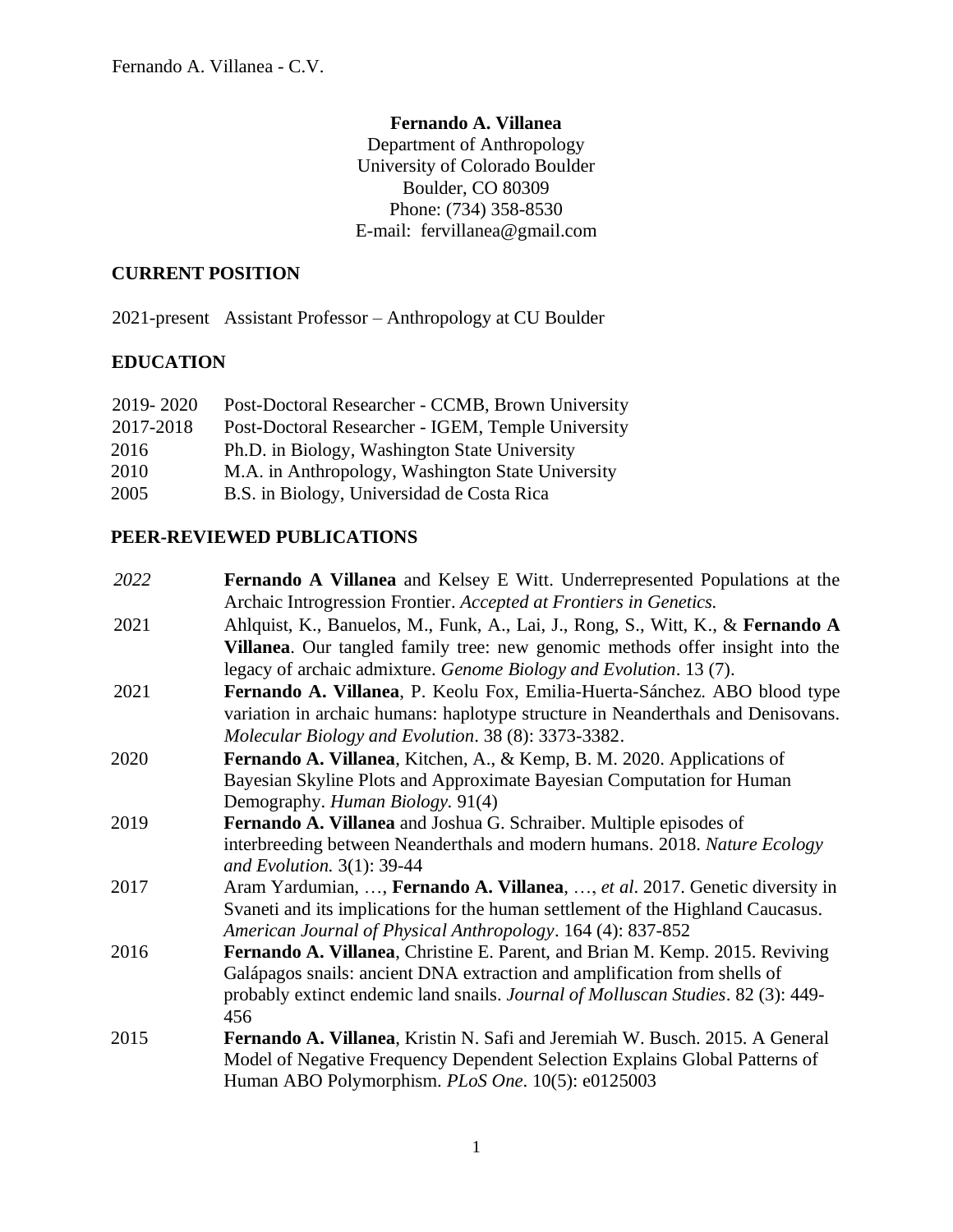- 2013 **Fernando A Villanea**, Deborah Bolnick, Cara Monroe and Brian M. Kemp. 2013. Evolution of a specific O allele (O1vG542A) supports unique ancestry of Native Americans. *American Journal of Physical Anthropology*. 151(4): 649–657
- 2012 **Fernando A. Villanea**, George H. Perry, Gustavo Gutierrez-Espeleta and Nathaniel J. Dominy. 2012. ASPM and the evolution of cerebral cortical size in a community of Costa Rican monkeys. *Plos One*. 7(9): e44928
- 2007 George H. Perry, Nathaniel J. Dominy, …, **Fernando A. Villanea**, …, *et al*. 2007. Diet and the evolution of human amylase gene copy number variation. *Nature Genetics* 39: 1256 - 1260

#### **PUBLICATIONS IN PREPARATION**

- *In prep* **Fernando A. Villanea**, Ben Rubin, Joshua G. Schraiber, and Sarah Kocher. Sociality drives diversification rates in sweat bees (Halictidae).
- *In prep* Tadeusz H. Wroblewski, Kelsey E. Witt, Seung-been Lee, Ripan S. Malhi, Emilia Huerta-Sanchez, Katrina G. Claw, **Fernando Villanea**. Archaic introgression and variation in pharmacogenes and implications for local adaptation.

### **OTHER PUBLICATIONS**

2018 **Villanea, Fernando**. Antigen (antibody) in The International Encyclopedia of Biological Anthropology, Wenda Trevathan (ed). John Wiley and Sons, Inc. ISBN: 978-1-118-58442-2

### **AWARDS**

| 2019 | Leakey Foundation Research Grant on Human Origins. (\$9600)       |
|------|-------------------------------------------------------------------|
| 2014 | Carl H. Elling Endowment. School of Biological Sciences. (\$3000) |
| 2013 | Robert King Award. School of Biological Sciences. (\$2700)        |
| 2012 | Carl H. Elling Endowment. School of Biological Sciences. (\$1700) |
| 2011 | Carl H. Elling Endowment. School of Biological Sciences. (\$5700) |
| 2011 | AAPA Pollitzer Student Travel Award. (\$500)                      |
| 2006 | CenTREAD Visiting Graduate Fellowships in Tropical Studies.       |

### **PUBLIC LECTURES**

2018 Pattern of Neanderthal ancestry in modern-day humans indicates multiple pulses of Neanderthal introgression. Population Genetics Seminar. Princeton University.

### **CONFERENCE PARTICIPATION**

#### **National Conferences**

2021 Finding Your Voice: How to navigate challenges in the workforce while not compromising your pursuit for equity and advocating for diverse communities. ASHG 2021. October 12<sup>th</sup>, 2021. Invited Panelist.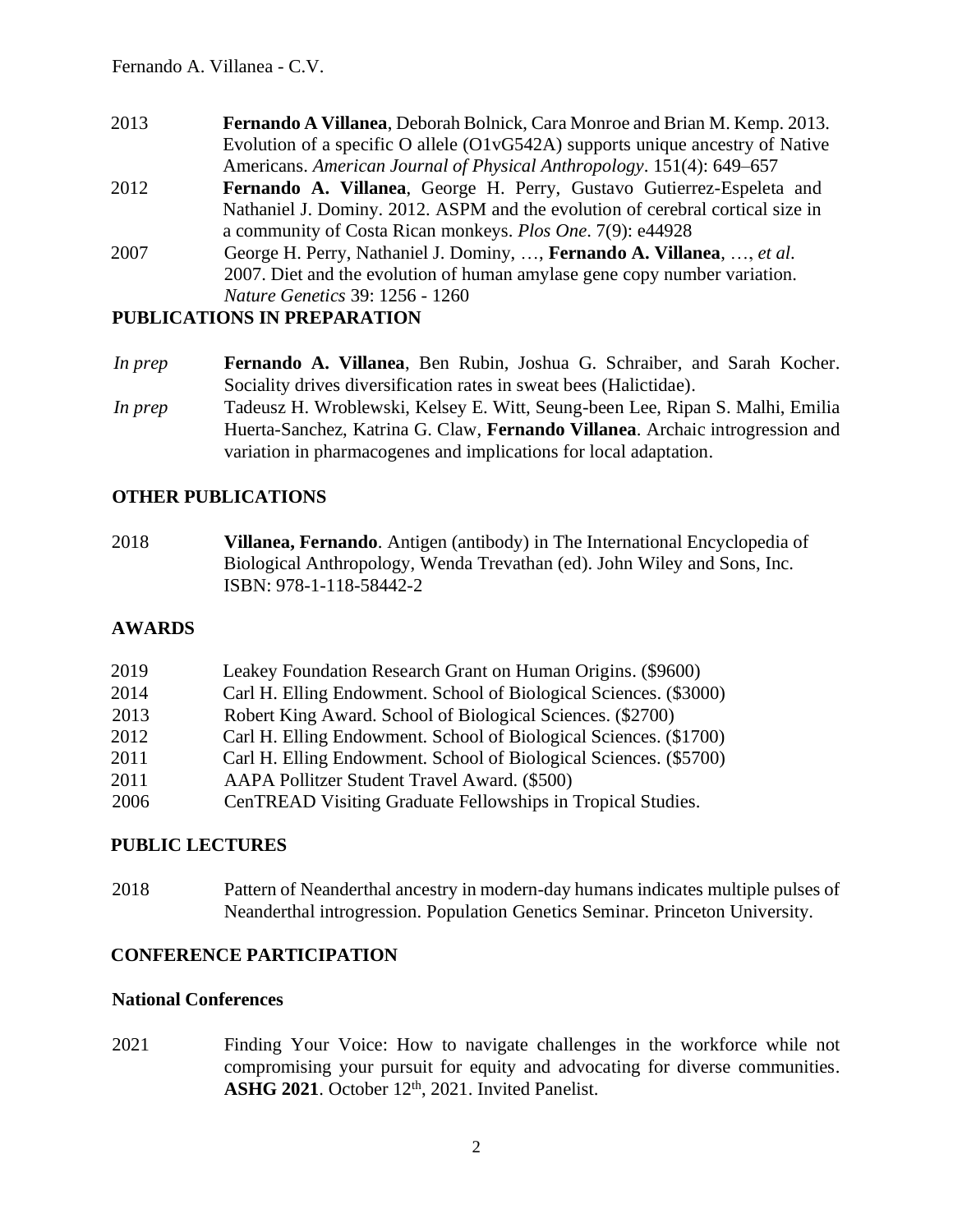| 2021 | Adaptive Introgression of the Denisovan variant of the gene MUC19 in American<br>populations. 90 <sup>th</sup> Annual Meeting of the AAPA. April 7-28, 2021. Podium<br>presentation                                                                            |
|------|----------------------------------------------------------------------------------------------------------------------------------------------------------------------------------------------------------------------------------------------------------------|
| 2020 | ABO blood type variation in archaic humans: haplotype structure in Neanderthals<br>and Denisovans. 89th Annual Meeting of the AAPA (cancelled). April 15-18,<br>2020. Podium presentation                                                                      |
| 2019 | Multiple episodes of interbreeding between Neanderthals and modern humans. 88 <sup>th</sup><br>Annual Meeting of the AAPA. March 27-30 <sup>th</sup> , 2019. Podium presentation.                                                                              |
| 2018 | Neanderthal ancestry in modern-day humans provide clues for the pattern of<br>Neanderthal-human admixture in the past. SMBE Satellite Meeting on Modern<br>Methods for the Study of Ancient DNA. April 6-8 <sup>th</sup> , 2018. Podium presentation.          |
| 2017 | Evaluating the robustness of coalescent dating methods from short ancient DNA<br>sequences. Meeting for the Society for Molecular Biology & Evolution. July 2-<br>$6th$ , 2017. Poster presentation.                                                           |
| 2017 | Interpreting the Penutian migration through Genetics: Ancient human DNA<br>analysis from Central California. 86 <sup>th</sup> Annual Meeting of the AAPA. April 19-<br>$22nd$ , 2017. Poster presentation.                                                     |
| 2014 | Testing the limitations of ancient DNA sampling in Bayesian coalescent analysis.<br>Evo-WIBO. April 25-27 <sup>th</sup> , 2014. Poster presentation                                                                                                            |
| 2013 | Global patterns of ABO polymorphism suggest strong balancing selection and<br>very low effective population size after the human colonization of America. 82 <sup>nd</sup><br>Annual Meeting of the AAPA. April 9-13 <sup>th</sup> , 2013. Podium presentation |
| 2011 | Sequence variation of O haplotypes in pre-columbian Native Americans and its<br>relevance for Native American evolution. 80 <sup>th</sup> annual meeting of the AAPA. April<br>13-16 <sup>th</sup> , 2011. Podium presentation                                 |
| 2010 | Evolution of the ABO blood group locus in Pre-Columbian Native Americans. 79th<br>annual meeting of the AAPA. April 14-17 <sup>th</sup> , 2010. Poster presentation                                                                                            |
| 2009 | ASPM and the evolution of neocortex size and intelligence in new world monkeys.<br>108th Annual Meeting of the AAA. December 2-6 <sup>th</sup> , 2009. Podium presentation                                                                                     |

# **International Conferences**

| 2018 | Spectrum of Neandertal introgression across modern day humans indicates<br>multiple episodes of human-Neandertal interbreeding. <b>SMBE</b> . July 8-12 <sup>th</sup> , 2018. |
|------|-------------------------------------------------------------------------------------------------------------------------------------------------------------------------------|
|      | Poster presentation.                                                                                                                                                          |
| 2018 | Sociality drives diversification rates in sweat bees. Second Joint Congress on                                                                                                |
|      | <b>Evolutionary Biology.</b> August 19-22, 2018. Poster presentation.                                                                                                         |
| 2014 | Testing the limitations of ancient DNA sampling in Bayesian coalescent analysis.                                                                                              |
|      | $83nd$ Annual Meeting of the AAPA. April 9-12 <sup>th</sup> , 2013. Poster presentation                                                                                       |
| 2012 | Global patterns of ABO polymorphism suggest strong balancing selection and a                                                                                                  |
|      | recent demographic bottleneck in human populations. First Joint Congress on                                                                                                   |
|      | Evolutionary Biology. July 6-10, 2012. Podium presentation                                                                                                                    |
|      |                                                                                                                                                                               |